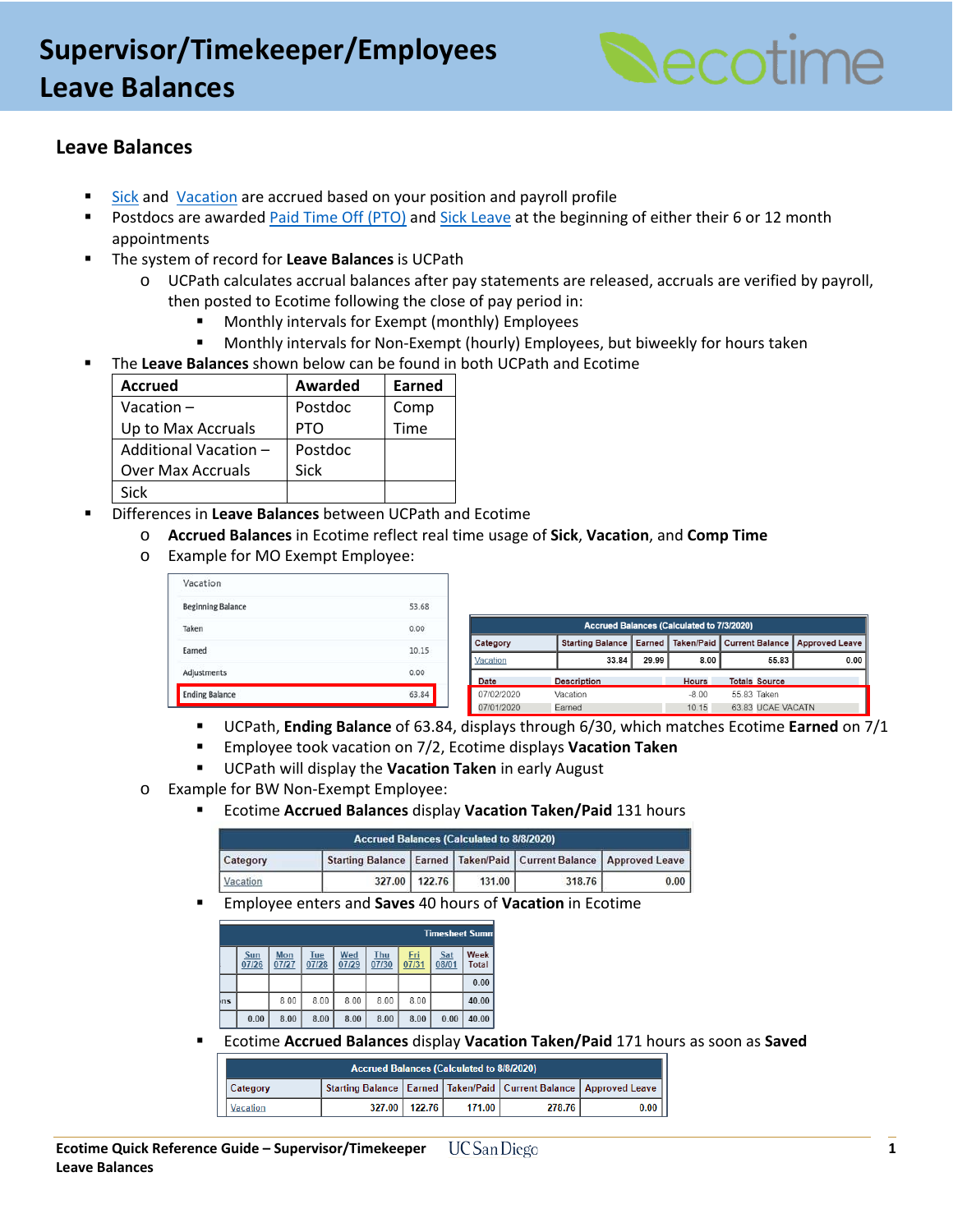### **Supervisor/Timekeeper/Employees Leave Balances**



o Submit **Leave Balance** errors in Ecotime greater than 1/100 of an hour to<https://support.ucsd.edu/path>

#### **Maximum Vacation Accruals** and **Additional Vacation**

- o Managers and Employees are advised to work together to avoid reaching Maximum (Max) Vacation hours which could inhibit the Employee's ability to continue to accrue Vacation hours
- o Once Max Vacation hours are reached an Additional Vacation category is created in both UCPath and Ecotime
- o When Vacation is taken, the Additional Vacation will be used first
- o Existing UC policy, dictates that once the Max Vacation accrual is reached that the Employee would stop earning Vacation, until Employee went below the Max Vacation accruals
- o There is an override exception form that could extend the Employee 4 months to decrease their Max Vacation accruals
- o Currently COVID 19 policy has abandoned the 4 month exception policy for covered (99) Employees until 1/1/2021
- o Effective 1/1/2021, Employees who are over the Max Vacation accruals, may need to submit the exception form to continue to accrue Vacation hours

| Category   | <b>Starting Balance</b> |       |              | Earned   Taken/Paid   Current Balance | <b>Approved Leave</b> |      |
|------------|-------------------------|-------|--------------|---------------------------------------|-----------------------|------|
| Vacation   | 384.00                  | 15.51 | 0.00         | 399.51                                |                       | 0.00 |
| Date       | <b>Description</b>      |       | <b>Hours</b> | <b>Totals Source</b>                  |                       |      |
| 06/01/2020 | Farned                  |       | 0.00         | 399.51 Entitlement                    |                       |      |
| 06/01/2020 | Farned                  |       | 15.51        | 399 51 UCAF VACAD                     |                       |      |
| 05/01/2020 | Earned                  |       | 16.25        | 384.00 Entitlement                    |                       |      |
| 05/01/2020 | Maximum Adiustment      |       | $-16.25$     | 367.75 Entitlement                    |                       |      |
| 04/01/2020 | <b>Starting Balance</b> |       | 384 00       | 384.00 Entitlement                    |                       |      |

- o In this example, the Employee has reached their Max Vacation accruals, see **Starting Balance**
- o The line entries for 06/01/2020, reflect May accruals, 15.51 hours are credited to **UCAE VACAD**, earn code for Additional Vacation
- **Comp Time** is earned by Non-Exempt Employees, who have elected to earn **Comp Time** in lieu of overtime pay
	- o **Comp Time Election** is a fiscal year election and requires submission of a form outside of Ecotime
	- o Timekeepers and Supervisors can add **Comp Time Effective Dates** in Ecotime, see [Ecotime Quick Guides](https://blink.ucsd.edu/finance/payroll/timekeeping/ecotime/training.html#Quick-Guides)
	- o Refer to Campus HR policy for how and when **Comp Time** is paid out based on separation, transfer, or request, see [Ecotime Quick Guides](https://blink.ucsd.edu/finance/payroll/timekeeping/ecotime/training.html#Quick-Guides) for instructions on **Comp Time Payout**
	- o **Comp Time Election** displays as 1 line in Timesheet, reflects **Comp Time** elected at 100%

|           |      |  |                                  |  | <b>Comp. Time Election</b> ? |      |  |  |                                  |      |  |
|-----------|------|--|----------------------------------|--|------------------------------|------|--|--|----------------------------------|------|--|
| Comp Time | 100% |  | 100%   100%   100%   100%   100% |  | $100\%$                      | 100% |  |  | 100%   100%   100%   100%   100% | 100% |  |
|           |      |  |                                  |  |                              |      |  |  |                                  |      |  |